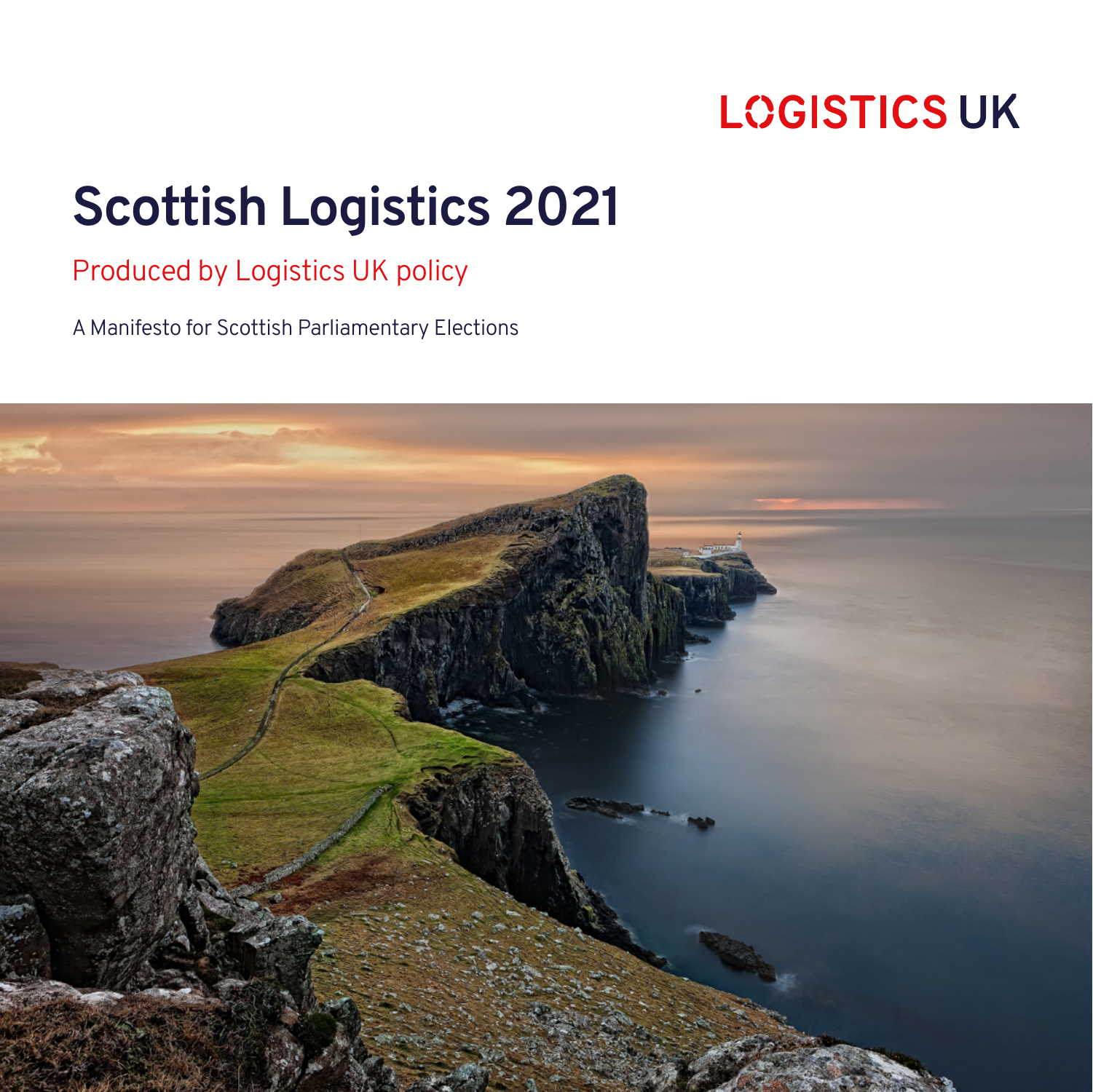#### **CONTENTS**

| Introduction             |   |
|--------------------------|---|
| Environment              | 2 |
| Economy                  | 4 |
| Connectivity             | 5 |
| Multi-Modal              | 6 |
| Skills and<br>Employment | 7 |
| About<br>Logistics UK    |   |



**Margaret Simpson** *Head of Policy – Scotland and North* Logistics UK

*"In 2019, total freight (road, port and air) carried in Scotland was approximately 202 million tonnes. Road freight – including journeys that originated and had a final destination in Scotland – made up the largest proportion (67.0%), followed by sea port freight (33.0%) and then air freight*   $(<1\%)$ <sup>"1</sup>

In Scotland, over 135.0 million tonnes of goods

must be moved by HGV each year for the country to be able to function – that equates to approximately 540,000 tonnes every working day2 of the year or roughly 36,000 HGVs. Logistics UK is actively involved in representing the logistics industry's needs with Scottish Government.

Alongside road freight, 4.3 million tonnes of freight were moved by rail in 2019/20, approximately 1.0 million tonnes of freight were carried by air and 66.0 million tonnes of freight were transported by water.

The geography of Scotland is a challenge to operators, especially during the winter months; winter resilience is a key consideration for the Government and operators, to keep Scotland's roads open.

Clearly the Coronavirus pandemic has had an impact on our industry. The financial impact

on businesses should be recognised, including: impacts upon operations as result of furlough or sickness, increased redundancies, an increase in charges to train staff, as well as many other economic impacts. Despite these challenges, the goods and services Scotland requires have continued to be delivered by this vital part of Scotland's economy.

#### **MILLION TONNES OF FREIGHT BY MODE 2019**



*Transporting Scotland's Trade 2020*

This document outlines the key areas where the freight and logistics industry can support the Scottish Government's transport ambitions for the future.

Logistics UK's ambitions for our industry is one that is:

- Flexible and resilient.
- Recognised for the value it adds to society and the economy.
- Optimal in its efficiency.
- Progressing towards zero environmental and safety negatives

<sup>1</sup> *Transporting Scotland's Trade* – 2020 version

<sup>2</sup> Based on 250 days a year.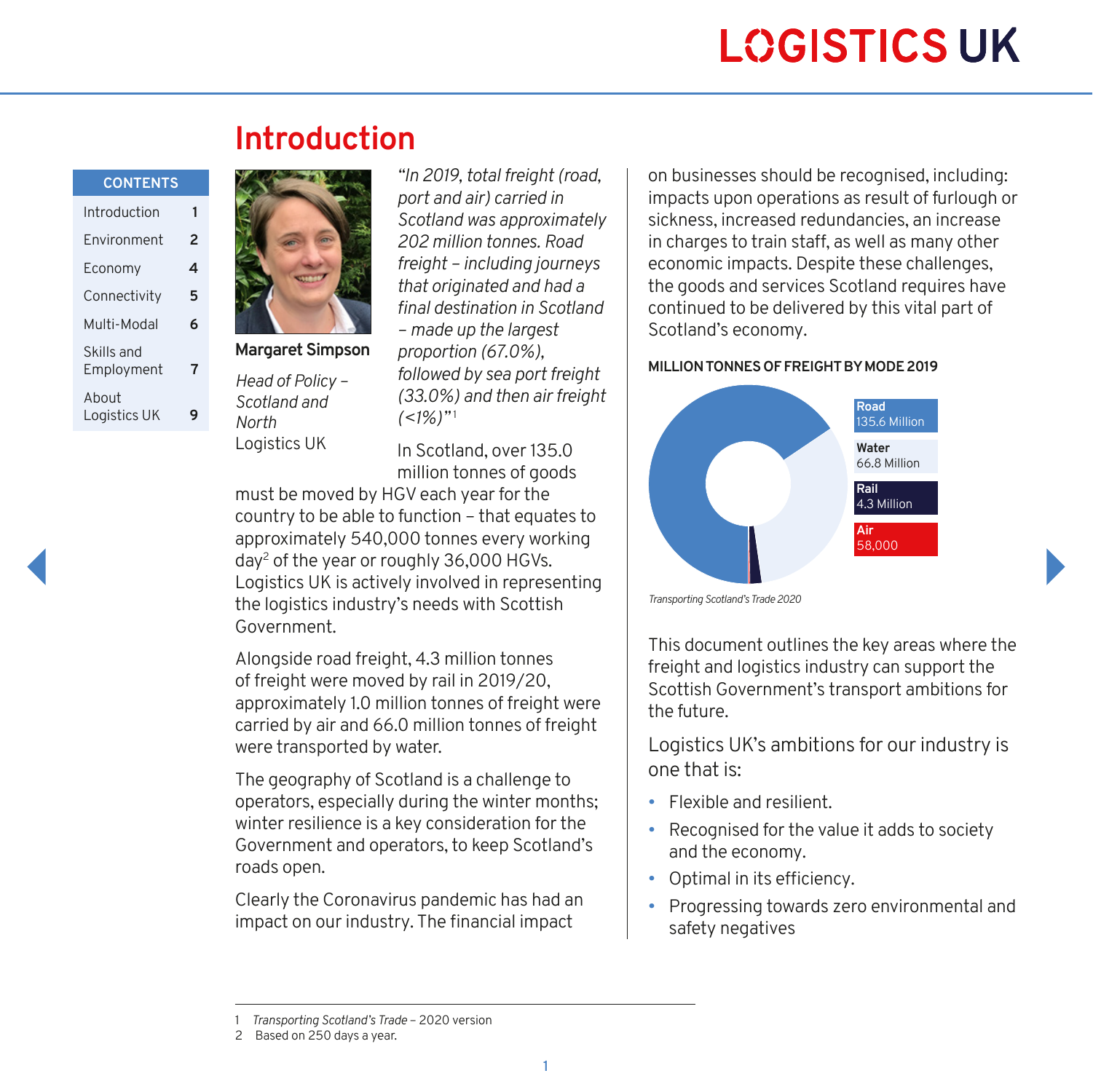## <span id="page-2-0"></span>**Environment**

The Scottish Government's target of net-zero emissions by 2045 provides a clear environmental goal for logistics. The current challenge is to identify the necessary steps required to enable industry to achieve this as efficiently as possible.

In particular, it is not possible for industry to know which alternative energy source to commit to for heavy goods vehicles. It is accepted that electric vehicles could be the

#### **Logistics UK's key asks for the environment**

solution for vans, but there are many alternative fuels for HGVs. The main barrier is not having the necessary infrastructure reliably available across the country.

Below are the key asks aligned with Logistics UK's ambitions for the industry that will support any environmental work that the Scottish Government is doing.

- **1** Allow Logistics UK to support Scottish Government in exploring and trialling alternatively fuelled transport solutions and to work with businesses and UK Government to help all parties fully understand the challenges faced to find solutions.
- **2** Government intervention is required to bring forward the market introduction of cleaner, low-carbon HGVs. UK and Scottish Governments should work with industry to decide how to increase the number of trucks that qualify for a grant, as well as funding demonstrator projects to pull forward innovative technology.
- **3** Support for cleaner, lower-carbon HGVs should be complemented by a policy framework for alternative fuels that deliver environmental benefits. There is significant uncertainty over which fuels will be the most appropriate to deliver net-zero HGVs, with different views around hydrogen, green gas (eg, biomethane) and electrification. Governments should work with industry to develop a long-term policy framework to support fuels that are environmentally beneficial but also fit for purpose in the road freight sector.
- **4** Introduce vehicles with bigger payloads, as they require fewer journeys, meaning fewer road miles, less fuel and therefore fewer emissions. The 'longer semi-trailer' currently being trialled is delivering the concept of a modern, load-efficient vehicle; the Department for Transport (DfT) has reported that, over the past seven years, a 12% increase in length of 0.5% of HGVs has saved around 37,000 tonnes of carbon dioxide equivalent emissions. More load-efficient weights and dimensions should continue to be trialled, and the longer semi-trailers currently being trialled should become legal to operate in the UK.
- **5** Government should recognise the value of measures to improve efficiency and reduce emissions in the existing fleet. Many Logistics UK members are market leaders, using measures that include driver training and incentives to boost eco-driving (eg, the use of aerodynamic devices to reduce fuel burn and maximising load utilisation to increase fuel efficiency). Government should support industry by simplifying the provision of advice and support and introduce incentives for companies to adopt best practice innovations in this space.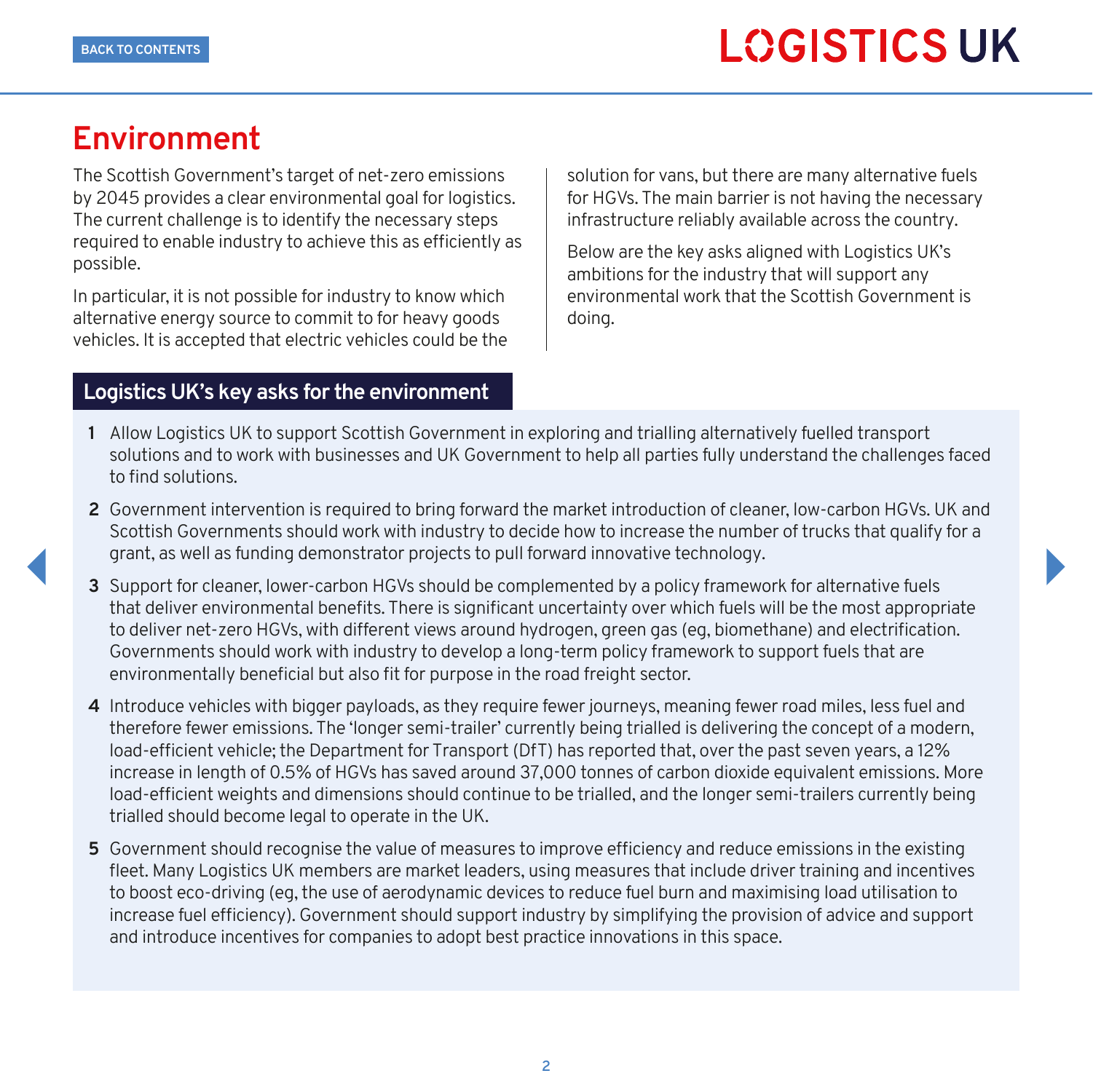#### **Vans**

Electrification is accepted as the most appropriate solution to enable vans to move away from fossil fuels; however, significant barriers to uptake remain. Logistics UK's 2019 Electric Vehicle Report<sup>3</sup> identified recharging infrastructure, grid capacity, vehicle availability, cost, mileage range and heavier vehicle model range as the biggest barriers to greater uptake. Logistics UK supports Government policies to encourage the uptake of electric vans, which include upfront purchase grants, zero vehicle excise duty (VED) ratings and congestion charge exemptions, but more must be done to address the commercial and technical barriers to recharging infrastructure.

### **Consolidation centres**

Consolidation centres can, in the right circumstances, help reduce the numbers of lorry and van movements. However, they often struggle to be financially independent and require ongoing public funding. It should also be

recognised that a lot of consolidation already takes place in the supply chain, so it is important to ensure those already maximising the efficiency of their operation are not required to split loads via a consolidation centre. For instance, a medium lorry can carry the same capacity as 10 vans and a large lorry the capacity of 25 vans, so we need to ensure one large vehicle is not replaced with many smaller ones.

### **Micromobility**

Micromobility vehicles, such as e-cargo bikes, have a role to play in last-mile logistics solutions, particularly in dense urban environments. However, their role is comparatively small, and they will not replace vans and HGVs as a solution for delivering the thousands of tonnes of goods our towns and cities need every day. For example, a city with a population of half a million, such as Edinburgh, would have almost 22,000 tonnes of goods delivered by lorries on average each day – that equates to 916 tonnes picked up or dropped off each hour.

#### **Delivering the house – the essential role of logistics in building new homes**



3 [www.logistics.org.uk/evreport](http://www.logistics.org.uk/evreport)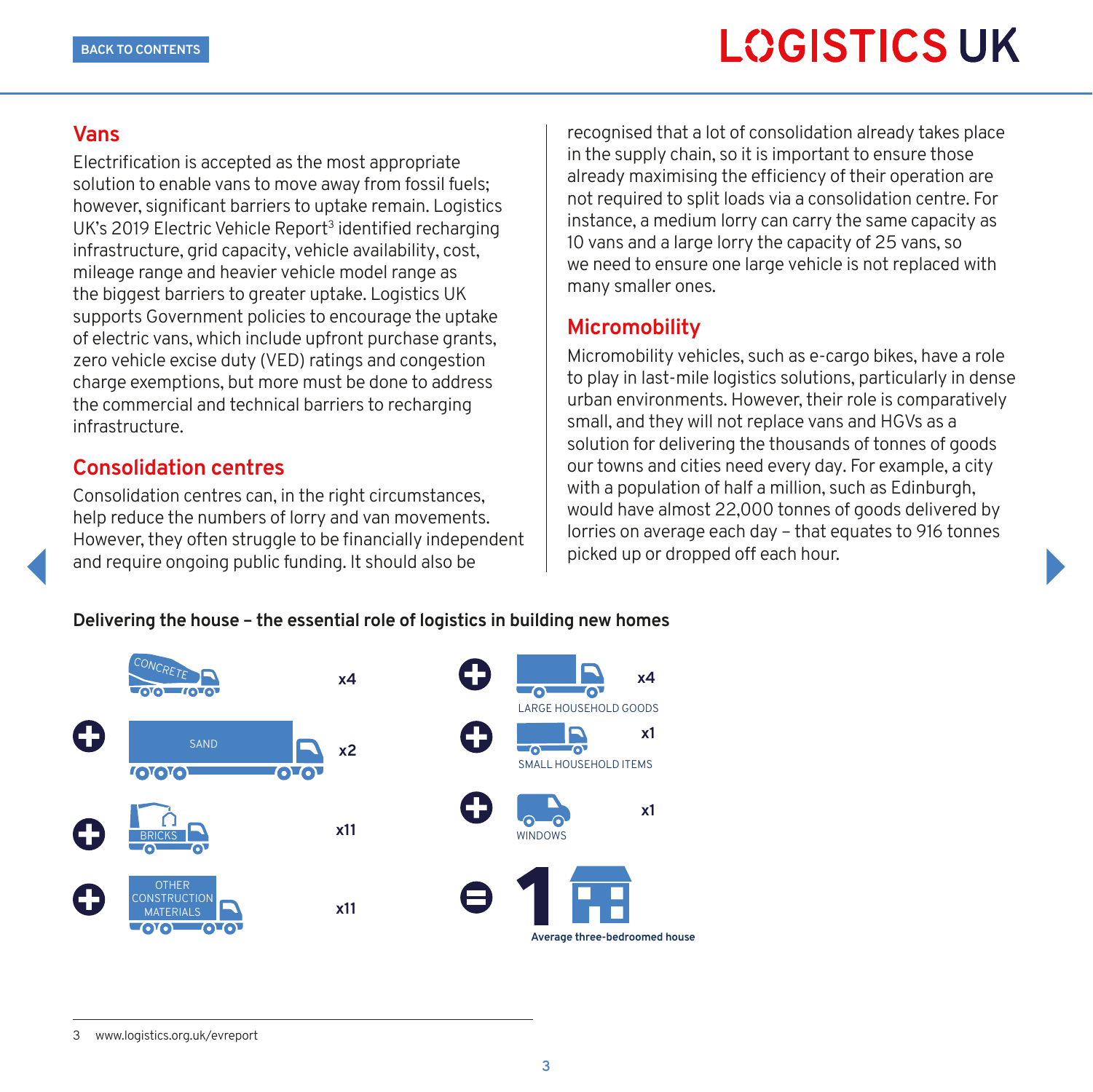## <span id="page-4-0"></span>**Economy**

*"The majority of freight lifted in Scotland was carried by HGV on the road network and remained within Scotland (96 million tonnes)."* <sup>4</sup>

For Scotland to recover from the economic impacts of the coronavirus pandemic, goods and services need to be able to continue to move freely around the country, whether this be in the towns and cities or the rural Highland and island communities. The freight and logistics sector has a vital role to play and this should be recognised.

During the pandemic, the logistics sector continued to operate and goods and services continued to be delivered, in particular to people's homes, as the programme of restrictions took hold. As we move into the recovery phase, we need to recognise the changes in people's behaviour and how things could change.

Active Travel Plans – Logistics UK supports this work but asks that the important role our industry plays is recognised. We must ensure we do not create barriers to the logistics industry which is playing a vital role in keeping supplies moving around the country and within our Scottish towns and cities. Logistics UK's areas of concern are two-fold: access to the kerbside for deliveries and servicing activity, and potential increases in journey times.

As many people will continue to work from home or choose to self-isolate, the high volumes of home deliveries will also continue, so it is important to maintain access for deliveries in residential streets.

We seek reassurances from local authorities on the following points:

- Any temporary reallocation of road space for walking and cycling can be flexed and changed in a dynamic way to reflect changes in demand and to ensure access for vital logistics services.
- Kerbside access for deliveries and servicing needs to be maintained at all times.
- Local businesses will be consulted, but it will also be recognised that many will have temporarily closed and therefore may not have the ability to respond.

### **Logistics UK's key asks for the economy**

**Urban restrictions** – Ensure logistics operators in Scotland are not unfairly targeted or penalised when Scottish Government or local authorities legislate for strategic changes in Scotland's towns and cities (eg, low emission zones, 20mph speed limits, parking restrictions, etc).

#### **Efficient urban deliveries**





<sup>4</sup> *Transporting Scotland's Trade* – 2020 version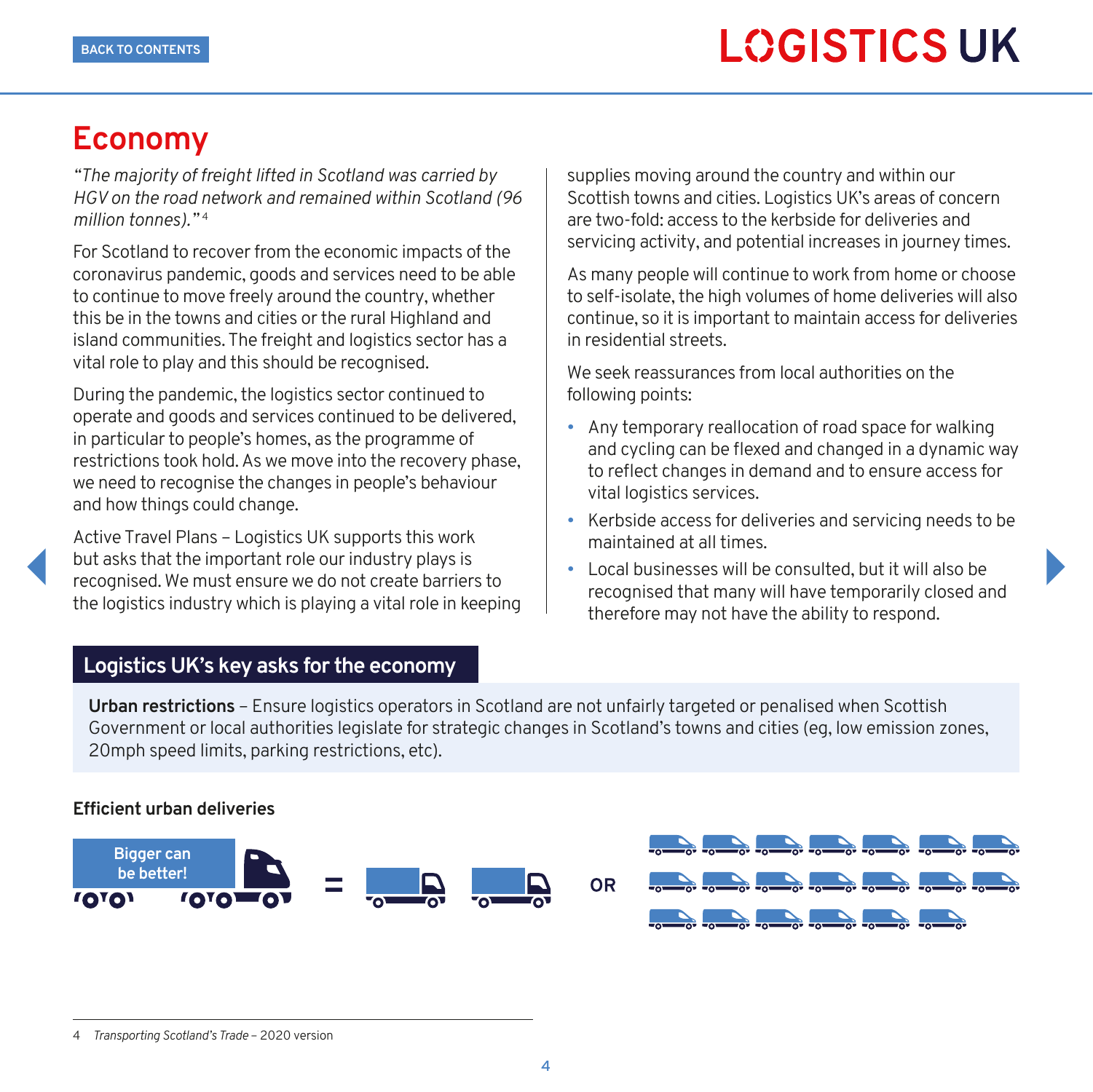## <span id="page-5-0"></span>**Connectivity**

*"Scotland traded (imports and exports) over £57.3 billion worth of goods in 2019, 59% of which were exports. Of the £33.8 billion worth of goods exports destined for international markets, £16.7 billion worth (49%) went to the EU.* 

*The top five international destinations for Scottish goods exports in 2019 were the Netherlands, China, USA, Germany and France". 5*

Scotland is a net exporter (unlike the UK as a whole), mainly due to its food and whisky exports to global markets; therefore, as well as continued investment on maintaining and upgrading Scotland's internal road and rail network, we also need to ensure that suitable and efficient cross-border links (which are vital to Scotland's supply chain) are also in place.

Most of Scotland's export sea freight moves through England (by road) and then via Dover, Southampton or Felixstowe ports into Europe. The ports of Stranraer and Cairnryan are also important for the Scottish economy. Trade with the Americas centres on the Port of Liverpool and the North Sea trades on Teesport, as well as Immingham and the east coast ports of England.

Scotland's economy faces the challenge of geographical peripherality, and it is therefore vital that its freight transport and logistics links are organised and structured to prevent this becoming an economic challenge.

#### **Internal connectivity**

There are key routes within Scotland's network that need improvements. The M8/M80/M74 corridor is of great strategic importance to Scotland, as are the A9 and A96, A82 andA1, providing cross-border as well as internal regional links within Scotland. There is also the key route of the A75 linking the key ports of Cairnryan and Stranraer to the main infrastructure networks.

Another important dimension not to be overlooked is the "last mile" connections between key freight terminals (such as central belt rail freight intermodal interchanges or feeder ports) and the national trunk road network.

Unfortunately, public policy often only considers the negative aspects of freight – how do we manage the safety, environmental or congestion implications of goods movements – rather than how to enable freight to become even more efficient, which would in turn reduce these negative impacts.

#### **Logistics UK's key asks for connectivity**

**Network resilience (all modes)** – Secure future investment (via Scottish and UK Governments) in Scotland's infrastructure to ensure Scotland remains economically competitive and not disadvantaged by its geographical position. Logistics companies need reliable and safe routes to both export and import the goods that are vital to Scotland's economy.

#### **Scotland's transport network supported £180 billion of trade in 2019**



<sup>5</sup> *Transporting Scotland's Trade* – 2020 version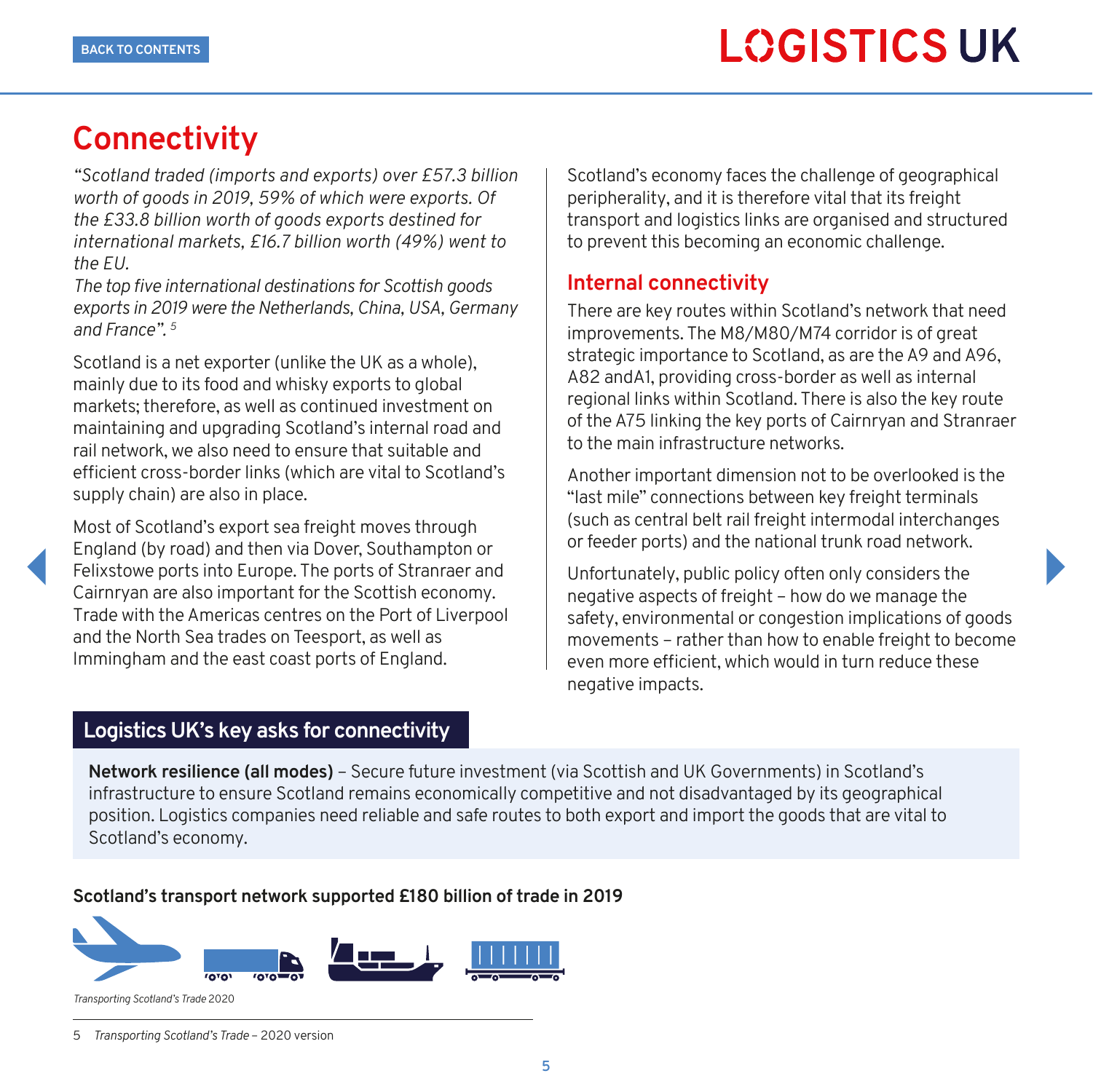## <span id="page-6-0"></span>**Multi-Modal**

#### **Rail**

*"Over the latest financial year 2019/20, Scotland's rail freight network carried 4.3 million tonnes of freight across the network" 6*

Scottish Government wishes to grow the amount of freight moved by rail and has set a target of 7.5% growth in its "high-level output specification". Logistics UK is keen to continue working with the Scottish Government and partners to help achieve this ambitious target.

Logistics UK supports projects to improve data collection on air pollution from rail, working with our colleagues and members (who form the Scottish Freight Joint Board), and supports and promotes electrification projects and strategies.

### **Sea/Water**

Scottish sea/port freight accounted for approximately 33% of the total 202 million tonnes of freight carried in Scotland(around 66 million tonnes).<sup>7</sup>

Most of Scotland's export sea freight moves through England (by road) and then via Dover, Southampton or Felixstowe ports into Europe. The ports of Stranraer and

#### **Logistics UK's key asks for multimodal**

Cairnryan are also important for the Scottish economy. Trade with the Americas centres on the Port of Liverpool and the North Sea trades on Teesport, as well as Immingham and the east coast ports of England.

The largest percentage of exports are going to Netherlands, USA, Germany and France, whereas, the largest percentage of imports by sea come from Norway and Russia. However, it should not be forgotten that sea freight is the life-blood to the island communities of Scotland.

Logistics UK supports programmes, policies and projects to develop water-based logistics across maritime, ports and inland waterways and to encourage modal shift to deliver environmental benefits.

### **Air**

Scottish air freight accounted for less than 1% of the total 202 million tonnes of freight carried in Scotland (around 1 million tonnes).

Logistics UK regularly engages with the Independent Noise Commissioners, Sustainable Aviation and other stakeholders to enable consensus around economic growth and sustainability.

**Modal shift** – Secure capacity and maximise the use of rail for freight traffic where appropriate. Fully utilise other air and sea modes where practicable and financially viable; this will support Scottish Government's vision for carbon reduction in transport.

<sup>6</sup> *Transporting Scotland's Trade* – 2020 version

<sup>7</sup> *Transporting Scotland's Trade* – 2020 version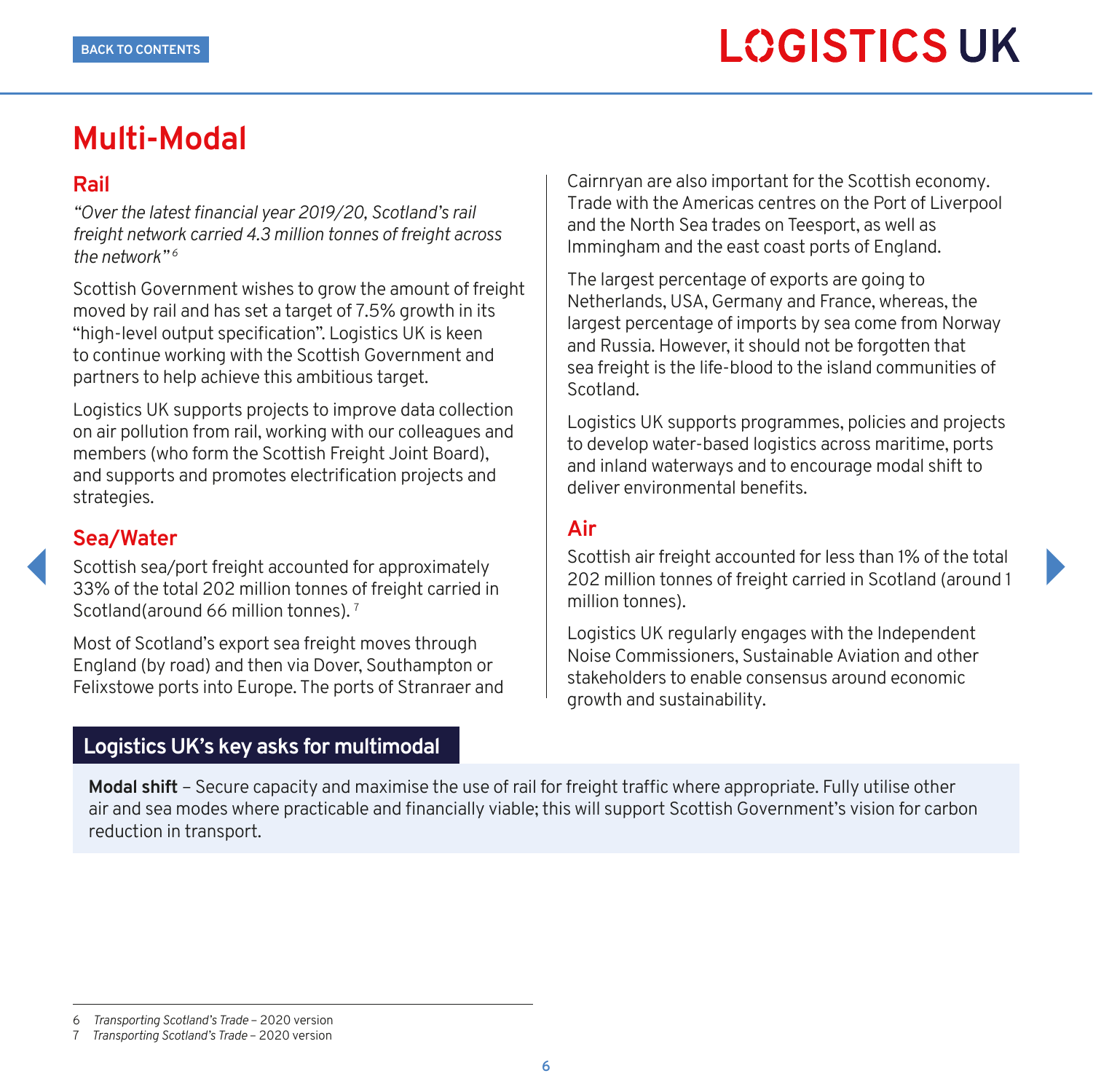## <span id="page-7-0"></span>**Skills and Employment**

- In Q2 2020, the wider logistics industry employed 2.58 million people, of which 10.4% were EU nationals, down from 13.5% in Q2 2019.
- The broad number was unchanged, but there were 79,000 fewer EU workers (fall of 23.6%); offset by an increase of 4% (85,000) UK workers. This is not a like-for-like substitution: the UK worker job increases were in low-skilled roles and higher-skilled roles such as purchasing managers and directors, while the decrease in EU worker job totals was for HGV, van and forklift drivers, as well as importers and exporters.
- In the same quarter, there were 25,000 fewer HGV drivers overall (6.7% reduction year-on-year), with 14.3% fewer EU drivers (a 36.3% drop) and 1.5% (4,000) fewer UK drivers.
- Skill level greatest proportion of jobs are level 2, low-to-middle skilled (41.7%), followed by low skilled (26.6%), compared to 9.2% and 31.4% respectively for all jobs in the economy.
- Salary thresholds 52.2% of logistics occupations pay less than £25,60.

#### **Logistics workers skills gaps**

- The Employer Skills Survey (ESS)<sup>8</sup> reported that employers are struggling to fill vacancies due to lack of skills, qualifications and experience.
- Office of National Statistics (ONS) data from the fortnightly Business Impact of Coronavirus Survey (BICS)9, indicate that the transport and storage sector has an above average number of vacancies.
- The number of transport/logistics/warehouse vacancies (as measured by online job adverts) were 75% above their average in October.
- According to Logistics UK's Performance Tracker survey<sup>10</sup>, higher skilled roles such as HGV drivers and mechanics are harder to fill than those that do not require specialist qualifications (eg, van drivers).
- Persistent skills gaps may hinder an employer's ability to innovate or function at its full potential in terms of resilience and productivity, as well as profitability.
- In 2019, the Department for Education found that skillshortage vacancies were highest in construction and manufacturing, with transport and storage in fifth place, down from third place in 2017.

#### **Logistics apprenticeship starts – Scotland (1 April–31 March)**<sup>11</sup>

| <b>Sector and Occupation</b> | 2012/13 | 2013/14 | 2014/15 | 2015/16 | 2016/17 | 2017/18 | 2018/19 | 2019/20 |
|------------------------------|---------|---------|---------|---------|---------|---------|---------|---------|
| Transport and logistics*     | 2.058   | .530    | .683    | .476    | 1,106   | .570    |         | 1.452   |

\*Transport and logistics – occupation sector includes: Freight logistics, PCV driving and Supply chain management *Source: Modern Apprenticeship Statistics, Skills Development Scotland, June 2020*

<sup>8</sup> <https://www.gov.uk/government/collections/employer-skills-survey-2019>

<sup>9</sup> <https://www.ons.gov.uk/economy/economicoutputandproductivity/output/datasets/businessimpactofcovid19surveybicsresults>

<sup>10</sup> <http://logistics.org.uk/lpt>

<sup>11</sup> *Logistics UK Skills and Employment Report 2020*,<https://logistics.org.uk/skills>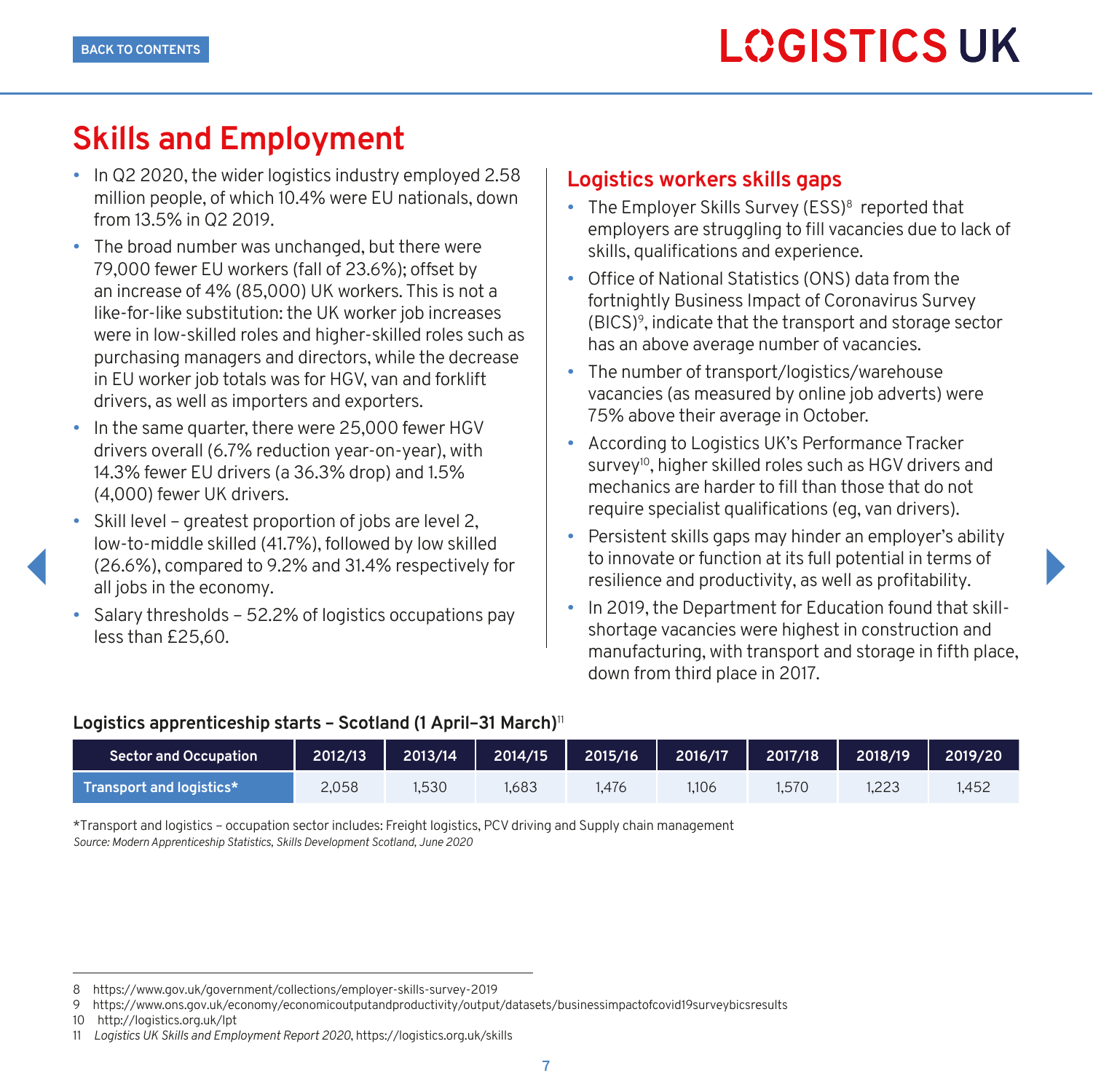To conclude, the skills shortage, particularly for HGV drivers, has reached a crisis point, with a current shortage of 76,000. During this period of mounting unemployment, we are extremely concerned that Government policies are preventing people from joining the sector, through a combination of bureaucratic Apprenticeship Levy rules, withdrawal of COVID-19-secure tests and the effect of immigration restrictions that inhibit qualified foreign drivers from being able to obtain work visas The time for talk is over: Government must act now in partnership with industry to secure the future of logistics.

### **Scotland**

In 2019/20, there were 27,875 starts in Modern Apprenticeships in Scotland, which is an increase of 2.2%

#### **Logistics UK's key asks for skills and employment**

on the previous year. Transport and logistics starts in the year to 31 March 2020 increased by 18.7% compared with 2018/19.

Although in Scotland the uptake of apprenticeships is overall a better story, than the rest of the UK, freight and logistics businesses are struggling to recruit employees into what is a vital sector for the economic recovery of Scotland, after the effects of the coronavirus pandemic.

The cost of HGV Driver training is £7,000 on average. Hauliers do cover training costs for new recruits but are financially stretched due to the pandemic. Overall, the apprenticeship system is failing logistics - just 11,254 people have begun in road and rail client bodies and the supply chain since 2016

**Skills** –Alongside our ask of UK Government to secure funding resources and training avenues for Scottish Logistics businesses to utilise Apprenticeship/Training Levy commitments. We would ask Scottish Government to provide access to funding to help businesses, quickly re-train those who have been made redundant during current economic crisis and restart their career in the logistics sector.